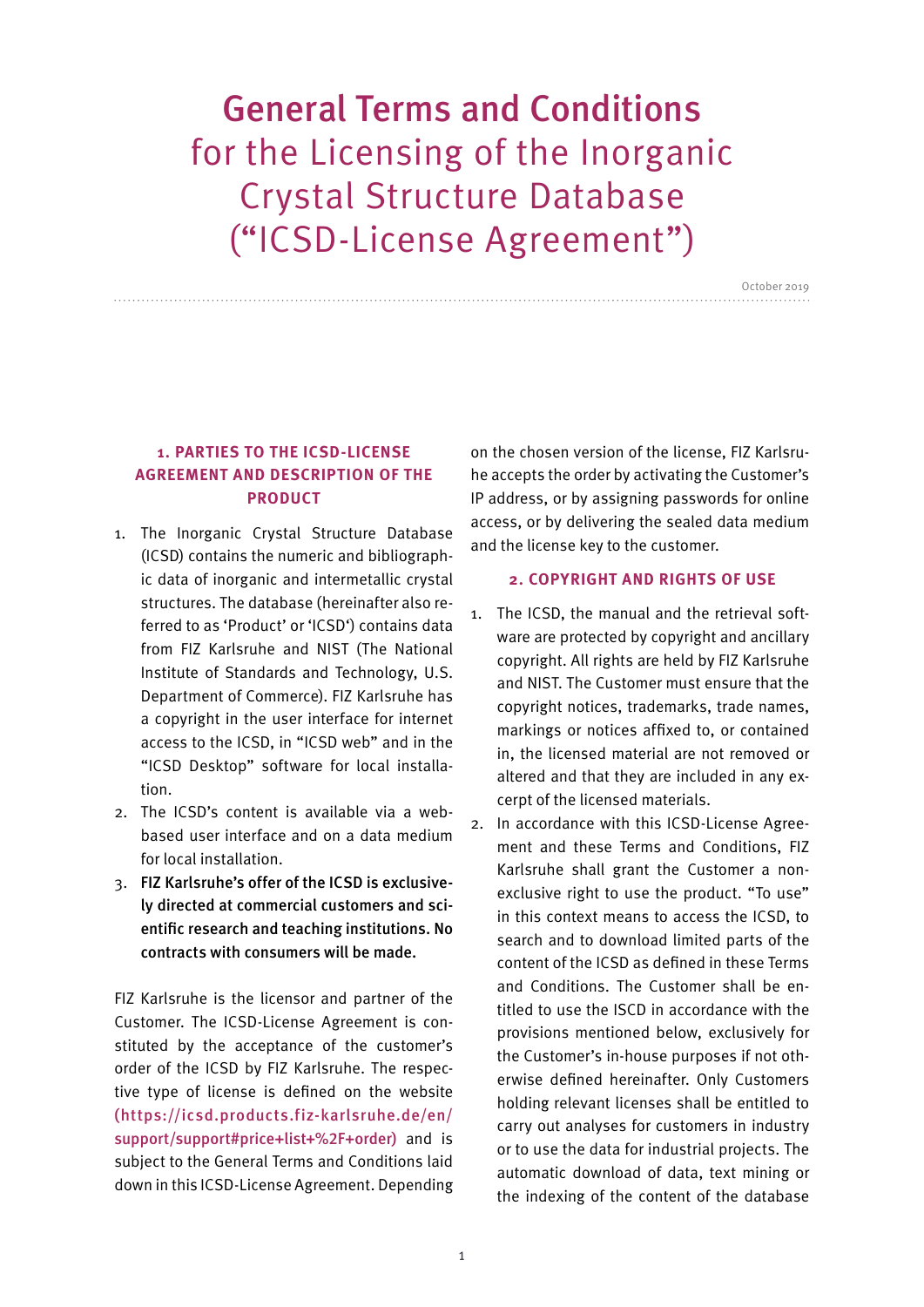is not allowed. The Customer may choose between the different license models quoted in the price list.

- 3. The Customer will receive regular database updates from FIZ Karlsruhe during the term of this Agreement. The usage right of the Customer shall end upon expiry of the license.
- 4. In any case, the Customer shall keep any passwords, authorizations for online access, or the license keys for data carriers strictly confidential. The ICSD may only be used by an authorized user exclusively for the purposes outlined above.

Authorized users shall be deemed to be all persons whom the Customer has authorized to use the ICSD under a multi-user license in the Customer's area of responsibility. In case of campus licenses, authorized users are the students and staff of the universities.

5. The Customer shall be entitled to download and temporarily store search results on their own media only subject to the following conditions In the case of institute/department or campus licenses the download is limited to a maximum of 20,000 (twenty thousand) database records. If the Customer is a natural person, the download is limited to a maximum of 5,000 (five thousand) database records. Information obtained from the database must not be passed on to any third parties or unauthorized users. Any commercial use of the data, whether in printed or electronic form, is prohibited. However, the Customer shall be entitled to share up to 10 (ten) database records with a client if the Customer uses the ICSD for the purpose of carrying out analyses for industrial enterprises in accordance with this ICSD-License Agreement. Sharing information is permitted up to a maximum of 20 (twenty) database records for educational purposes and publication. ICSD data must not be used by the Customer or by any third party to calculate powder pattern collections for material identification or quantitation, or to make derivative databases for these purposes.

6. The Customer will use reasonable efforts to ensure that their authorized users comply with the provisions elaborated in this ICSD-License Agreement.

## **3. DATA TRANSMISSION AND DELIVERY OF THE DATA MEDIA**

- 1. The responsibility for data transmission and network connection to FIZ Karlsruhe rests with the Customer.
- 2. For the data medium version only: The data medium is delivered at the Customer's own risk.

Within Germany, the delivery of the data medium will happen within 7 (seven) days of the receipt of the order by FIZ Karlsruhe. Deliveries to other European and non-European countries may take longer, depending on the Customer's country of residence. Information on delivery times for deliveries outside Germany via DHL or Deutsche Post is available at: www.deutschepost.de/de/b/briefe-insausland/laenderinformationen.html

In case of the non-availability of the data medium ordered, FIZ Karlsruhe shall promptly notify the Customer at the ordering address and refund the license fee, where appropriate.

## **4. INVOICING AND PAYMENT**

- 1. FIZ Karlsruhe, or its sales partners, will invoice the license fee for the use of the ICSD to the Customer upon delivery of the data medium or upon communication of the access authorization.
- 2. The applicable prices are those quoted in the price list valid at the time the order was placed. The current price list, including any recent changes, is available online (https:// icsd.products.fiz-karlsruhe.de/en/support/ support). VAT and delivery costs as shown in the current price list will be charged in addition to the price stated in the price list. The goods will be shipped by mail (without tracking option).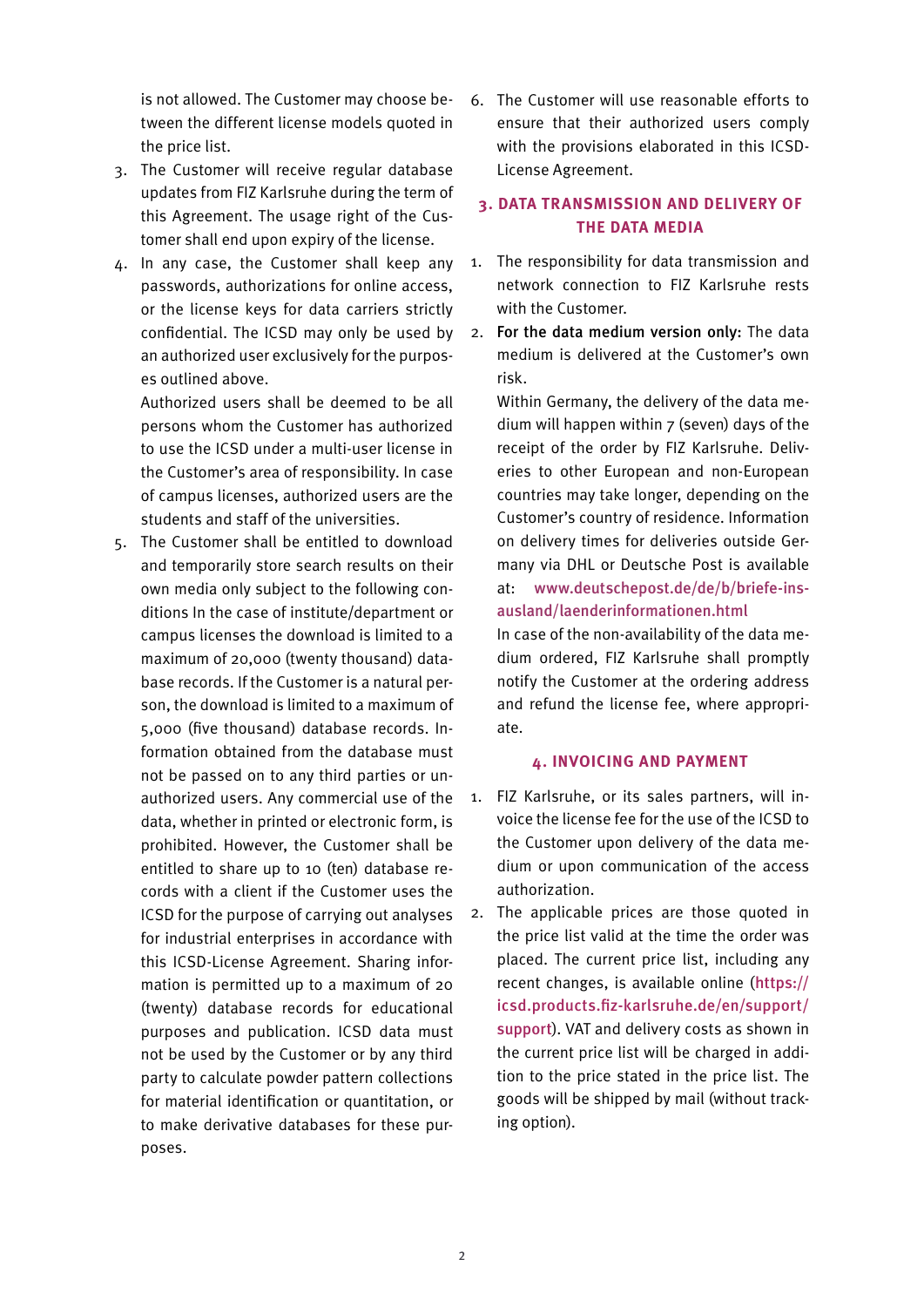- 3. The amount billed is payable without deductions within 30 (thirty) days from date of invoice. Default in payment arises when the Customer fails to pay the due amount prior to, or at, maturity.
- 4. If the amount due has not been fully paid within sixty (60) days from the date of invoice, FIZ Karlsruhe shall be entitled to block the Customer's online access to the ICSD.
- 5. In the event that the Customer is in default of payment, FIZ Karlsruhe shall be entitled to charge penal interest at the statutory rate of 9 (nine) % above the prime rate.

## **5. LIABILIT Y FOR MATERIAL DEFECTS AND GENERAL LIABILITY**

- 1. FIZ Karlsruhe is diligent in producing the ICSD and uses specially trained and skilled staff. The crystal structures contained in the ICSD are either delivered by partner organizations or collected from scientific publications and entered into the database by FIZ Karlsruhe. During this process, the data undergo numerous plausibility checks carried out by test programs. Faults, if any, are commented on. However, the Customer is obligated to critically examine the results obtained from these data before using them.
- 2. In case that information transmitted to the Customer is defective or faulty to an extent preventing the use of this information, FIZ Karlsruhe shall do anything that is economically justifiable and can be reasonably expected to repair the product within the scope described above, and to supply the Customer with the corrected information. If FIZ Karlsruhe's first and second attempts to correct the data fail, the Customer shall be entitled to claim compensation for loss provable by documents within the scope of clause §5(5) below, provided that the Customer, immediately after identifying the defect, sends a written or electronic notification (e-mail) to FIZ Karlsruhe describing exactly the problem in the information. This shall not affect the Customer's right to terminate the ICSD-License Agreement without notice for an important reason. In this case, the proportion-

ate amount of the license fee remaining after termination of the ICSD-License Agreement will be refunded. §8(2) shall apply.

Apart from the above, FIZ Karlsruhe's warranty shall be limited to delivering a state of the art product. FIZ Karlsruhe does not make any warranty, express or implied, as to the accuracy, topicality, completeness, usefulness, or fitness for a specific purpose of the database content or the software.

- 3. For the data medium version of the ICSD only: If the Product turns out to be defective because of faulty materials, production defects, or shipping damage, the Customer may return the Product, and FIZ Karlsruhe will deliver another copy of the Product on an exchange basis. If this replacement fails because the Product delivered as a replacement is again found to be defective, the Customer is entitled to cancel the contract. The Customer may present claims arising from liability for material defects only within a period of 12 months after receipt of the Product.
- 4. For the data medium version of ICSD only: In the event of obvious defects of the Product, shipping damage or incomplete delivery in particular, FIZ Karlsruhe will accept warranty only if the Customer sends a written or electronic notification to FIZ Karlsruhe within a period of 14 (fourteen) working days from receipt of the Product.
- 5. FIZ Karlsruhe's liability shall be limited to damages caused by willful intent or gross negligence attributable to FIZ Karlsruhe, its legal representatives or its vicarious agents, unless essential contractual obligations have been breached, including, but not limited to, the obligation to provide the appropriate software for using the database or to deliver the agreed volume of data. In this event, FIZ Karlsruhe's liability shall be limited to damages caused as typical and foreseeable consequences of such a breach of contract. Statutory liability for damages arising out of death or injury to body or health, and liability according to the Product Liability Act shall remain unaffected.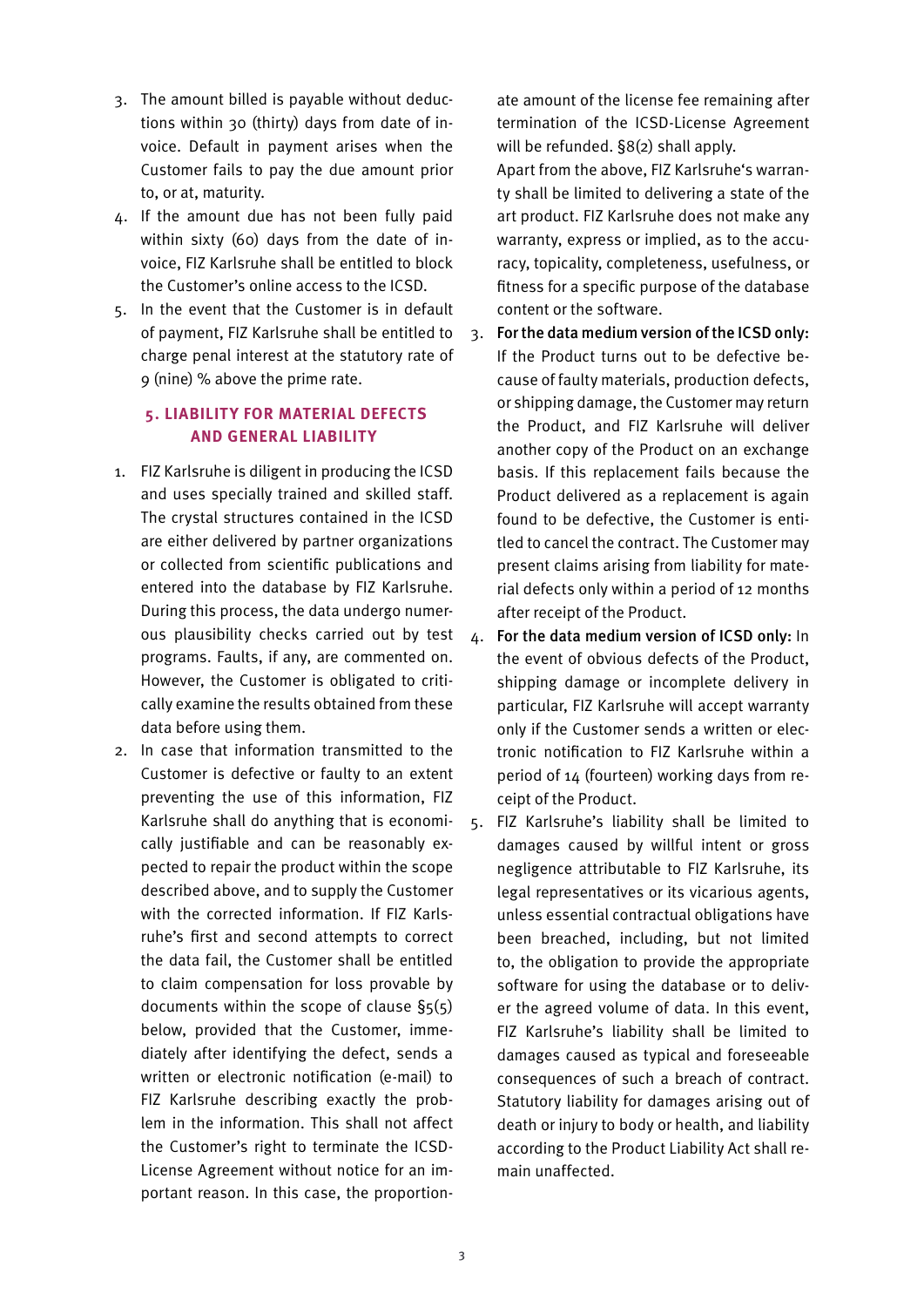- 6. For the online version of the ICSD only: FIZ Karlsruhe disclaims any liability for damage incurred by the Customer as a consequence of improper use or loss of the Customer's access authorization in the Customer's area of responsibility.
- 7. The information contained in the user manual concerning information contents and functions is aimed at illustrating the uses of the database; it is not to be viewed as a legally binding representation as to certain characteristics of the product. FIZ Karlsruhe therefore does not guarantee that the Product will be suited for all purposes intended by the Customer.
- 8. FIZ Karlsruhe reserves the right to make changes in the volume, data content and retrieval software of the ICSD and excludes any warranty arising from such changes. In the event of significant changes in the content or the retrieval software of the ICSD, §8(2) shall apply. In case of a significant change the Customer is entitled to terminate the ICSD-License Agreement upon 30 (thirty) days prior written notice to the date the changes become effective.

#### **6. OBLIGATIONS OF THE CUSTOMER**

The Customer is obliged to act in compliance with the provisions of these Terms and Conditions, in particular with the provisions in §2(2)-(6) governing the scope of use. If the Customer fails to comply with essential contractual obligations and if the Customer fails to heal such a breach of contract within 30 (thirty) days upon express request by FIZ Karlsruhe, FIZ Karlsruhe shall be entitled to cancel the Customer's license with immediate effect. This also applies if a user authorized by the Customer fails to comply with the provisions of the agreement. Any communications by FIZ Karlsruhe in this respect shall be made in writing. In case of termination of the Agreement, the Customer shall be bound by the provisions set forth in §8(2).

#### **7. SECRECY AND DATA PRIVACY PROTECTION**

- 1. Maintaining the confidentiality of the Customer's password(s) and access authorizations is the Customer's responsibility and risk.
- 2. FIZ Karlsruhe will make appropriate efforts in its area of responsibility to ensure that information provided by the Customer will be treated in strict confidence.
- 3. The Customer's personal data are exclusively used for the purposes of performing this agreement, for billing the services used by the Customer, to provide agreed customerrelated user statistics, to manage the access of the Customer's organization to the ICSD, and for customer support (§6(1)(b) and (f) GDPR). Within the scope of its contractual obligations, FIZ Karlsruhe shall be entitled to store and process the Customer's personal data in electronic form. Additional information can be found [in our general Privacy Policy](https://www.fiz-karlsruhe.de/en/ueber-uns/datenschutzerklaerung). ([www.fiz-karlsruhe.de/en/ueber-uns/datenschutzerklaerung](http://www.fiz-karlsruhe.de/en/ueber-uns/datenschutzerklaerung))

# **8. DURATION AND TERMINATION OF THE AGREEMENT**

- 1. The ICSD-License Agreement for using the ICSD and its updates, as described in §2(2) and (3), is concluded for a limited period of time, as stated in the Customer's order. The ICSD-License Agreement will be prolonged automatically for another year unless terminated in writing by the Customer not later than 30 (thirty) days prior to the end of the contract year.
- 2. Upon termination of the ICSD-License Agreement, the Customer shall, as relevant, be obliged to remove the database and software from his intranet and internal server(s) without undue delay. The Customer shall also be liable to FIZ Karlsruhe for deleting all copies of the ICSD, software, and extracted data from his computer and from other media immediately.